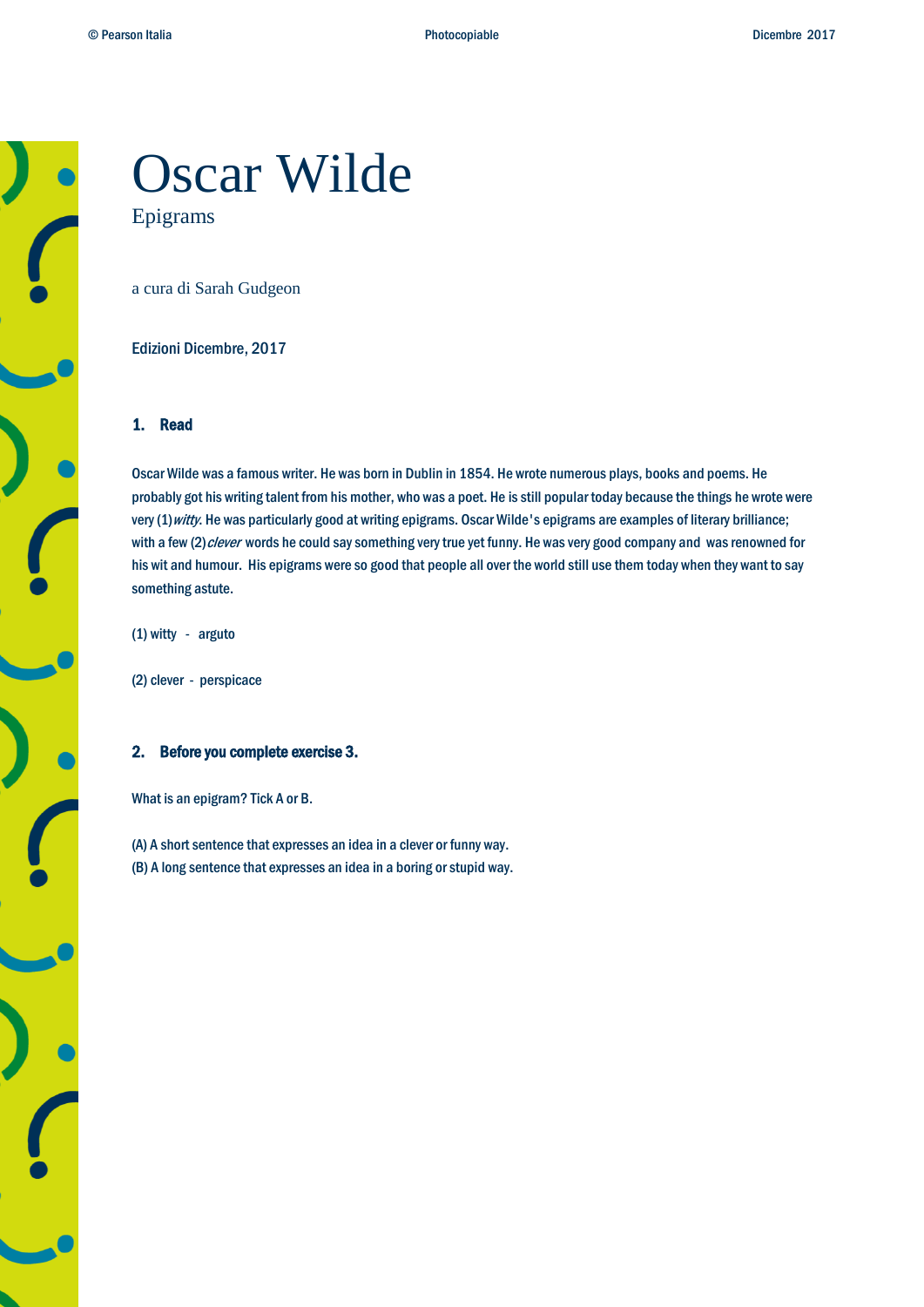## 3. Read the epigrams and match each one to the correct translation.

- a. I can resist everything except temptation.
- b. To love oneself is the beginning of a lifelong romance.
- c. Nothing that is worth knowing can be taught.
- d. To live is the rarest thing in the world. Most people exist, that is all.
- e. The truth is rarely pure, and never simple.
- f. There is only one thing in the world worse than being talked about, and that is not being talked about.
- 1. Amare se stessi è l'inizio di una storia d'amore per tutta la vita.
- 2. La verità è raramente pura e mai semplice.
- 3. So resistere a tutto tranne alla tentazione.
- 4. Non si può insegnare nulla che valga la pena conoscere.
- 5. C'è una sola cosa al mondo peggiore del far parlare di sè: non far parlare di sè.
- 6. Vivere è la cosa più rara del mondo: i più, esistono solamente.

### 4. Complete the conversations with an epigram.

- 1. A: I'm on a diet but I have to eat this chocolate cake! B: Me too!........................................................................................................
- 2. A: That's horrible! I can't believe that really happened! B: Well,………………………………………………………………..……..
- 3. A: I hate people at school gossiping about me. When will it stop? B: Don't worry……………………………………………………………….
- 4. A: I'm so stupid! I'll never be good enough. B: Don't say that………………………………………………….………….
- 5. A: My grandparents have such an exciting life. They have travelled the world and are going to India again next month. B: That's great!...................................................................................................

## 6. A: I hate studying! It's so pointless. B: Me too!........................................................................................................... A: Hmmm… we still need to learn these maths equations for tomorrow!

### 5. Talk to a partner. How true do you think Wilde's epigrams are today?

#### Example:

I think Wilde's epigrams are relevant today because.... I don't think Wilde's epigrams are relevant today because...